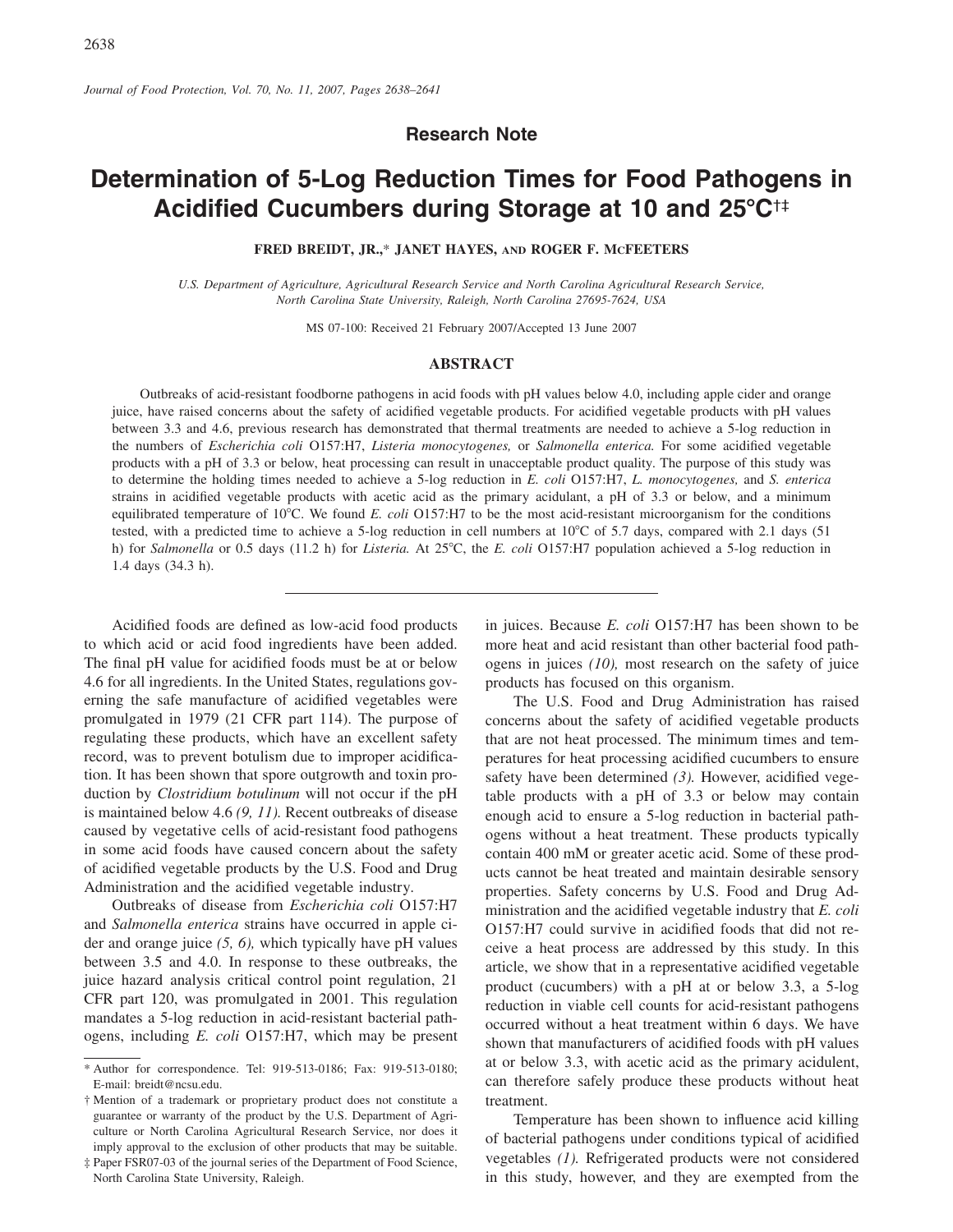acidified food regulations (21 CFR part 114). We therefore chose the most permissive conditions for survival of bacterial pathogens that are representative of nonpasteurized acidified vegetable products that have a pH at or below 3.3: 10°C, 400 mM acetic acid, and an ionic strength of 0.342 (equivalent to 2% NaCl, typical of many acidified vegetable products). Higher temperatures were not investigated because previous reports have shown that the acid sensitivity of E. coli increases with temperature  $(1)$ .

# **MATERIALS AND METHODS**

Preparation of pickle brines. Size 2B cucumbers were obtained a local supplier. Approximately 9 cucumbers (789  $\pm$  2 g) were packed in 571  $\pm$  2 ml of cover solution in 1.36-liter (46oz) glass jars to equilibrate at 2% sodium chloride, 0.1% calcium chloride, and pH 3.3. Vinegar (20% acetic acid) was used to achieve the target pH. After filling and sealing, the jars were heat processed so that the cold point of each jar was held at 74.4°C for 15 min. The jars were then cooled with cold tap water to a temperature of  $\leq 40^{\circ}$ C and allowed to reach ambient temperature of approximately 25°C in air. The metal jar lids had rubber septa (approximately 15 mm in diameter) inserted to allow aseptic sampling of the cover liquid without opening the jars or introducing contamination. The jars were stored at 25°C for at least 10 days to allow the equilibration of water-soluble components (e.g., acids, salt, sugars) between the cover solution and the cucumbers. Prior to use, the concentrations of organic acids and the pH of the brines in the jars were measured as described below. In some jars, pH values were adjusted aseptically by the addition of a small volume of HCl or NaOH. Jars were equilibrated at the indicated incubation temperatures (10 or  $25^{\circ}$ C) for a minimum of 48 h prior to inoculation, to allow temperature equilibration (data not shown), and then held at the incubation temperature for the duration of the experiment.

Preparation and handling of bacterial cells. Bacteria used in this experiment consisted of cocktails of five strains for each of three different bacterial species (Table 1). For a given experiment, five strains of a single species were used. Bacteria were grown statically at 37°C for 16 h in tryptic soy broth (Difco, Becton Dickinson, Sparks, Md.) plus 1% glucose to induce acid resistance  $(4)$ . Each of the five cultures was grown separately. Cells were harvested by centrifugation, concentrated by resuspending in 1/100 the original volume with sterile saline, and combined into a cocktail with approximately equal concentrations of each bacterial culture. The cell cocktails were added to the jars through the septum to give an initial total cell count of approximately 10<sup>8</sup> CFU/ml in each jar. Jar contents were mixed by manual inversion prior to sampling with approximately 1 ml of brine. At indicated time intervals, samples were removed and serially diluted with 10-fold dilutions prior to plating with a spiral plater (Spiral Biotech, Inc., Norwood, Mass.) on a neutral pH nonselective agar medium, tryptic soy agar (Difco, Becton Dickinson) plus 1% glucose. After 24 to 48 h of incubation at 37°C, colonies were counted with an automated spiral plate counter (Q-Count, Spiral Biotech). The lower detection limit was between  $10^2$  and  $10^3$ CFU/ml by this method.

Biochemical analysis. Samples were withdrawn with a 1-ml syringe through the rubber septum in the jar lids for high-performance liquid chromatographic (HPLC) analysis to determine the concentrations of organic acids and the equilibrated pH. The pH was determined with an IQ240 pH meter (IQ Scientific Instruments, San Diego, Calif.). Organic acid concentrations were mea-

|  |  | TABLE 1. <i>Bacterial strains<sup>a</sup></i> |  |
|--|--|-----------------------------------------------|--|
|--|--|-----------------------------------------------|--|

| Strain<br><b>ID</b> | Strain name                   | Previous ID       | Origin                    |
|---------------------|-------------------------------|-------------------|---------------------------|
| B0195               | Listeria monocyto-            | <b>SRCC 529</b>   | Pepperoni                 |
|                     | genes                         |                   |                           |
| <b>B0196</b>        | L. monocytogenes              | <b>SRCC 1791</b>  | Yogurt                    |
| B0197               | L. monocytogenes              | <b>SRCC 1506</b>  | Ice cream                 |
| <b>B0198</b>        | L. monocytogenes              | <b>SRCC 1838</b>  | Cabbage                   |
| B0199               | L. monocytogenes              | <b>SRCC 2075</b>  | Diced coleslaw            |
| <b>B0200</b>        | Escherichia coli              | <b>ATCC 43888</b> | Human feces               |
|                     | O157:H7                       |                   |                           |
| <b>B0201</b>        | E. coli Q157:H7               | <b>SRCC 1675</b>  | Apple cider out-<br>break |
| <b>B0202</b>        | E. coli Q157:H7               | <b>SRCC 1486</b>  | Salami outbreak           |
| B <sub>0203</sub>   | E. coli Q157:H7               | <b>SRCC 2061</b>  | Ground beef               |
| B0204               | E. coli 0157:H7               | <b>SRCC 1941</b>  | Pork                      |
| <b>B0206</b>        | Salmonella Branderup          | <b>SRCC 1093</b>  | 10% salted yolk           |
| <b>B0207</b>        | <i>Salmonella</i> Cerro       | <b>SRCC 400</b>   | Cheese powder             |
| <b>B0208</b>        | <i>Salmonella</i> Enteritidis | <b>SRCC 1434</b>  | Ice cream                 |
| <b>B0209</b>        | Salmonella Newport            | <b>SRCC 551</b>   | Broccoli with             |
|                     |                               |                   | cheese                    |
| B <sub>0210</sub>   | Salmonella Typhimu-<br>rium   | <b>SRCC 1846</b>  | Liquid egg                |

<sup>a</sup> SRCC strains obtained from Silliker, Inc., Chicago, Ill.; ATCC, American Type Culture Collection, Manassas, Va.; ID, identification.

sured with a Thermo Separation Products HPLC (ThermoQuest, Inc., San Jose, Calif.) system consisting of a P2000 pump, an SCM100 solvent degasser, an AS3000 autosampler, and a UV6000 diode array detector (ThermoQuest). A Bio-Rad HPX-87H column, 300 by 7.8 mm (Bio-Rad Laboratories, Hercules, Calif.), was used to resolve malic, lactic, and acetic acids. The operating conditions of the system included a sample tray at  $6^{\circ}$ C, a column at  $75^{\circ}$ C, and 0.03 N H<sub>2</sub>SO<sub>4</sub> eluent at a 1-ml/min flow rate. The UV6000 detector was set to 210 nm at a rate of 1 Hz for data collection. ChromQuest version 4.1 chromatography software was used to control the system and analyze the data, utilizing the peak heights for quantitative integration.

Modeling and statistical analysis. Survival curves of CFU per milliliter versus time were generated and typically showed nonlinear killing kinetics. For this reason, a Weibull model was used for curve fitting to determine the 5-log reduction times as described by van Boekel (12):

Predicted log survivors =  $N_0$  – [1/Ln(10)]( $\tau/\alpha$ )<sup>1/ $\beta$ </sup>

Parameters of the model include the initial cell numbers  $(N_0)$  and two shape parameters ( $\alpha$  and  $\beta$ ). The predicted survivor curve was plotted as log survivors versus time  $(\tau)$ . With parameters  $\alpha$ and  $\beta$ , the 5-log reduction times were calculated:

Predicted 5-log reduction time =  $\alpha$  [-Ln(10<sup>-5</sup>)]<sup> $\beta$ </sup>

Statistical analysis of the predicted 5-log reduction time versus temperature data was carried out by the NLIN procedure of the SAS program (SAS Institute Inc., Cary, N.C.) to determine the standard errors of the fitted data and the upper standard error for the 5-log reduction estimate  $(3)$ . We added five times the standard error to the predicted 5-log reduction time, as was done previously for thermal treatments, to ensure at least a 5-log reduction of these pathogens  $(3)$ . For each bacterial species tested, the data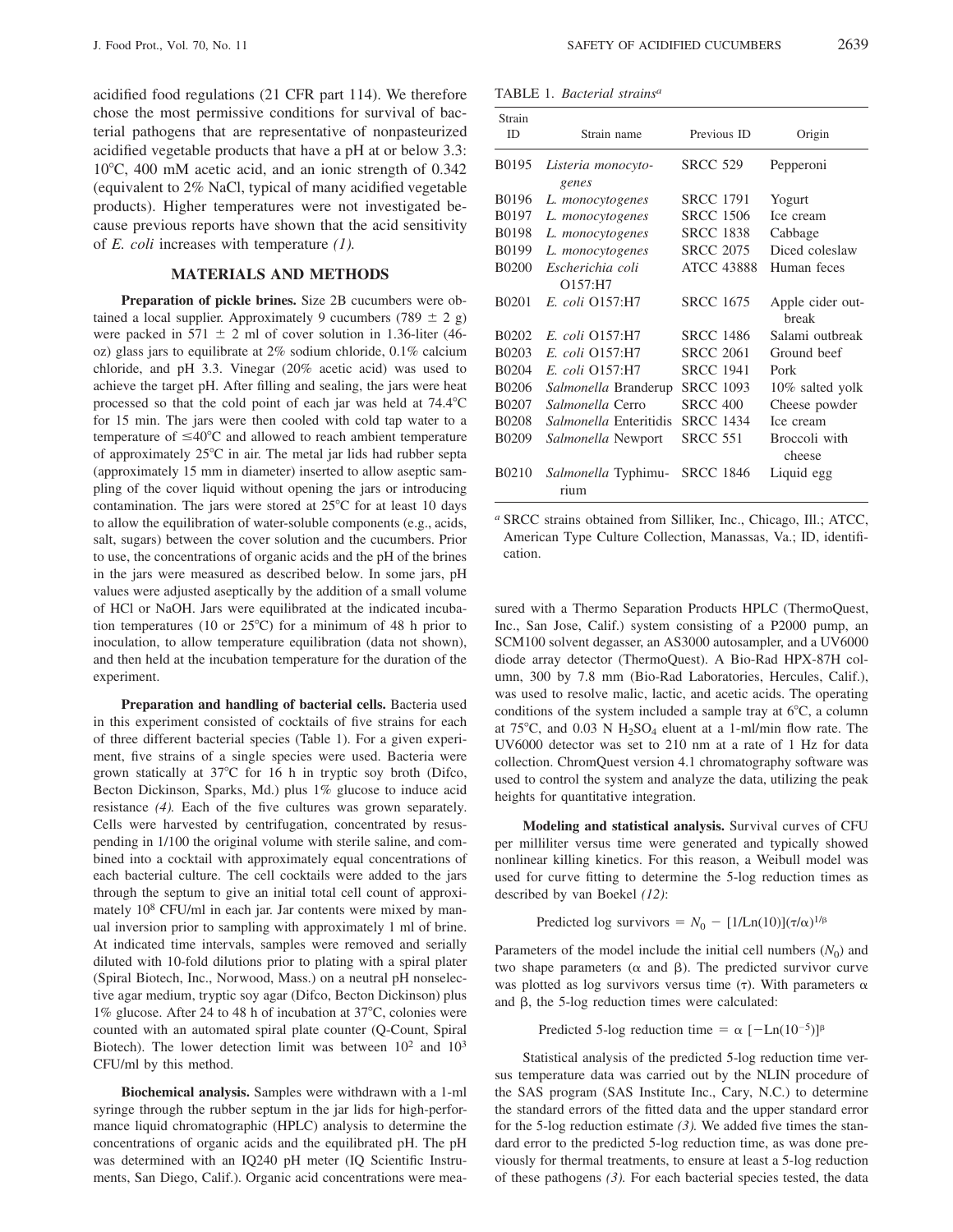

FIGURE 1. The survival of E. coli O157:H7, S. enterica, and L. monocytogenes strains in acidified pickle jars at 10°C. The data for E. coli O157:H7 (circles), S. enterica (triangles), and L. monocytogenes (squares) show the log of the viable cell count from seven or more replicate experiments, each with a cocktail of five strains of a given species. The solid lines represent the predicted survival curves from the Weibull model.

from seven or more replicate experiments were used to determine the model parameters.

# **RESULTS**

The initial measured pH for the brined cucumbers varied from 3.31 to 3.14, but all jars were adjusted to pH 3.3  $\pm$  0.05 pH units prior to use. The acetic acid concentration for the brine samples used in these experiments varied between 395 and 445 mM (data not shown). Lactic, propionic, or butyric acid was not detected in the jars before or after the experiments, indicating that no fermentation or spoilage of the pasteurized brined cucumbers had occurred.

Predicted 5-log reduction times were based on the Weibull model for the E. coli, Salmonella, and Listeria strains at  $10^{\circ}$ C, which are shown in Figure 1. The 5-log reduction times (Table 2) for *Listeria* and *Salmonella* were 11.2 and 51.3 h, respectively. For Salmonella, a 2-log reduction was found within the first 10 h of incubation; however, at 24 h, the cell counts were not detectable (data not shown). For the model, only the recorded viable cell counts were used, resulting in a conservative estimate (by extrapolation) of the 5-log reduction time for Salmonella. The predicted 5log reduction time for E. coli O157:H7 was found to be 137.9 h, or 5.75 days. To be consistent with previously reported data  $(3)$ , the 5-log reduction times reported (Table 2) include the addition of five times the standard error. These data show that *E. coli* O157:H7 was much more resistant to the acid conditions at 10°C than Listeria or Salmonella, requiring more than twice the time needed for a 5-log reduction.

The predicted 5-log reduction time for the survival of E. coli O157:H7 at 25°C is shown in Figure 2. By a Weibull model, to be consistent with the  $10^{\circ}$ C data (above), we determined a 5-log reduction time of 34.3 h. The predicted value included five times the standard error (1.3 h). Data for Salmonella and Listeria were not included, but we have

TABLE 2. The 5-log reduction times of E. coli O157:H7, Salmonella, and Listeria and parameters for Weibull curves

| Parameter <sup>a</sup> | Estimate         | SE of the<br>estimate | Predicted 5-log<br>reduction time <sup>b</sup> |
|------------------------|------------------|-----------------------|------------------------------------------------|
| E. coli data           |                  |                       |                                                |
| Alpha                  | 8.693            | 0.157                 |                                                |
| <b>Beta</b>            | 0.567            | 0.015                 |                                                |
| <b>Tstar</b>           | 105.4 h          | 6.5h                  | 137.9 h (5.75 days)                            |
| Listeria data          |                  |                       |                                                |
| Alpha                  | 8.448            | 0.189                 |                                                |
| <b>B</b> eta           | 1.173            | 0.125                 |                                                |
| Tstar                  | 9.3 <sub>h</sub> | 0.4 <sub>h</sub>      | 11.2 h                                         |
| Salmonella data        |                  |                       |                                                |
| Alpha                  | 8.292            | 0.188                 |                                                |
| <b>Beta</b>            | 0.823            | 0.175                 |                                                |
| <b>Tstar</b>           | 25.8h            | 5.1 h                 | 51.3h                                          |

<sup>*a*</sup> Parameters for the Weibull model include alpha and beta, parameters controlling the shape of the nonlinear killing curve. Tstar is the time in hours for the predicted 5-log reduction in bacterial cell numbers.

 $<sup>b</sup>$  The recommended 5-log reduction time, based on the Tstar es-</sup> timate plus five times the standard error, as described  $(3)$ .

found that the 5-log reduction times for these organisms are significantly less than for E. coli at  $25^{\circ}$ C (data not shown).

### **DISCUSSION**

Some acidified vegetable products may have undesirable sensory properties (e.g., softening, off-flavors) when exposed to heat. In addition, some of these vegetable products may be distributed in institutional-size packages (plastic containers or pouches) that cannot be thermally processed. The U.S. Food and Drug Administration expressed safety concerns about the survival of acid-resistant patho-



FIGURE 2. The survival of E. coli O157:H7 in acidified pickle jars at  $25^{\circ}$ C. The data for E. coli O157:H7 (circles) show the log of the viable cell count for nine independent replications with a five strain cocktail. The solid line represents the predicted survival curve from the Weibull model.